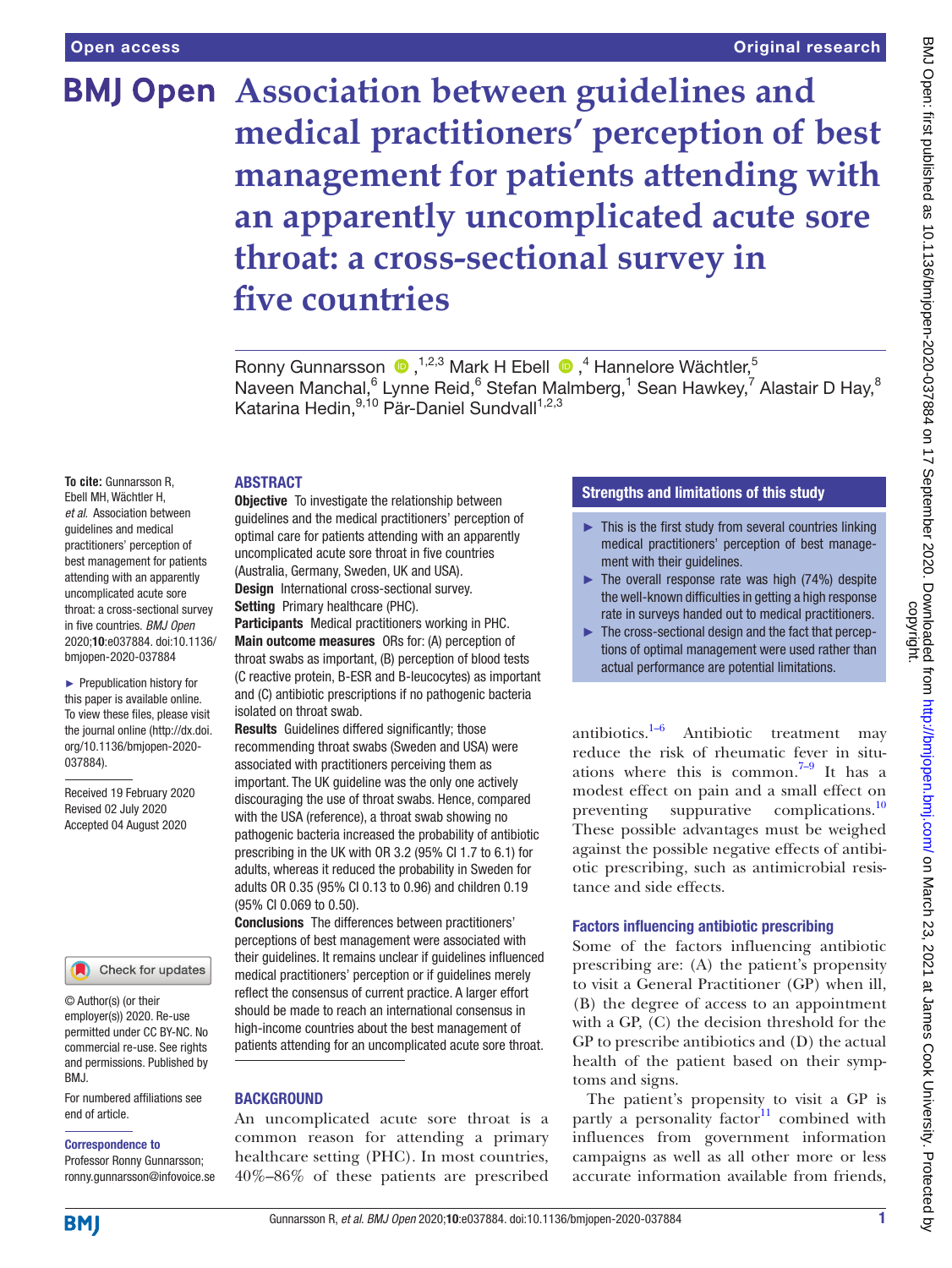relatives, the press, social media and various internet sources.

The number of medical practitioners is increasing both in absolute numbers and on a per capita basis in most high-income countries.<sup>12</sup> However, this is a doubleedged sword when it comes to antibiotic prescribing being both potentially good and potentially bad. There is a direct association between attendance rates and antibiotic prescribing. $6^{13}$  Therefore, lowering the threshold to see a GP is likely to increase antibiotic prescribing. The threshold to see a GP is also lowered by the expansion of telemedicine where the patient can chat with a GP using an app on their phone.<sup>[14 15](#page-9-6)</sup>

The threshold for a GP to prescribe antibiotics is influenced by many factors, including their interpretation of the medical literature, experiences with previous patients, fear of litigation (in some settings), different perceptions of the degree of benefit versus harm of antibiotics, a desire to satisfy patient expectations and personal preference.<sup>16-20</sup> GPs prescribing habits may not primarily be guided by evidence-based medicine but rather by a number of other factors including what results in a prompt and pragmatic benefit.<sup>[21](#page-9-8)</sup> Hence, guidelines may theoretically be good, but they have a tendency to work less well in clinical practice. $2^2$ Varying personal preferences and the need for a prompt and pragmatic solution result in a large proportion of medical practitioners ignoring guidelines that describe the best management of patients with a sore throat and instead

BMJ Open: first published as 10.1136/bmjopen-2020-037884 on 17 September 2020. Downloaded from http://bmjopen.bmj.com/ on March 23, 2021 at James Cook University. Protected by<br>copyright. BMJ Open: first published as 10.1136/bmjopen-2020-037884 on 17 September 2020. Downloaded from Dminom op March 23, 2021 at James Cook University. Protected by

developing their own individual behaviours.<sup>16 18 22-25</sup> This individual behaviour manifests in differing prescribing habits with a variation between GPs regarding antibiotics for sore throat with a factor between 3 and  $6^{16}$ <sup>18</sup>. This variation in individual practitioner behaviour seems to be more pronounced in countries with less emphasis on antibiotic stewardship, less surveillance of over-the-counter sale of antibiotics and with no access to point-of-care tests (POCTs) for group A Streptococci (GAS).<sup>[26](#page-9-10)</sup> The actual health of the patient seem to be of some importance, $27$  but these symptoms and signs are often misinterpreted by the physician leading to unnecessary antibiotic prescribing.[28](#page-9-12)

A multitude of interventions have attempted to change GPs' prescribing of antibiotics for acute respiratory tract infections, including the sore throat. Some of these studies show a modest short-term benefit,  $2930$  but it seems difficult to prove that any of the attempts so far has any  $long-term benefit.<sup>30</sup>$  $long-term benefit.<sup>30</sup>$  $long-term benefit.<sup>30</sup>$ 

#### Guidelines

An important goal of guidelines for managing patients with an apparently uncomplicated acute sore throat is to influence the medical practitioners' threshold to prescribe antibiotics, making prescriptions better targeted to those patients most likely to benefit from it. The throat is easily assessible for swabbing in a way that is not possible for other respiratory tract infections such as suspected sinusitis or pneumonia. Hence, the main divider between

<span id="page-1-0"></span>

| <b>Table 1</b>                               | Applicable guidelines in participating countries                                                                                                                                              |                                                                                                                       |                                                                                                                    |                                                                                            |                                                                                                             |
|----------------------------------------------|-----------------------------------------------------------------------------------------------------------------------------------------------------------------------------------------------|-----------------------------------------------------------------------------------------------------------------------|--------------------------------------------------------------------------------------------------------------------|--------------------------------------------------------------------------------------------|-------------------------------------------------------------------------------------------------------------|
|                                              | Australia <sup>34*</sup>                                                                                                                                                                      | Germany <sup>35*</sup>                                                                                                | Sweden <sup>36</sup>                                                                                               | $UK37*$                                                                                    | USA <sup>38*</sup>                                                                                          |
| Throat swabs                                 | Not mentioned.                                                                                                                                                                                | Throat swab can<br>be used in cases of<br>uncertainty.                                                                | Recommended if<br>$\geq$ 3 Centor criteria<br>and if antibiotics is<br>considered.                                 | Throat swabbing<br>has no clear<br>advantage.                                              | Recommended if $\geq$ 3<br>Centor criteria.                                                                 |
| <b>B-CRP</b>                                 | Not mentioned.                                                                                                                                                                                | CRP above a cut-off<br>between 25-35 mg/L<br>may add limited<br>information suggesting<br>bacterial aetiology.        | Adds no useful<br>information.                                                                                     | Not mentioned.                                                                             | Not mentioned.                                                                                              |
| <b>B-ESR</b>                                 | Not mentioned.                                                                                                                                                                                | Adds no useful<br>information.                                                                                        | Not mentioned.                                                                                                     | Not mentioned.                                                                             | Not mentioned.                                                                                              |
| <b>B-leucocytes</b>                          | Not mentioned.                                                                                                                                                                                | Adds no useful<br>information.                                                                                        | Adds no useful<br>information.                                                                                     | Not mentioned.                                                                             | Not mentioned.                                                                                              |
| Aetiology that<br>may trigger<br>antibiotics | <b>GAS</b>                                                                                                                                                                                    | GAS                                                                                                                   | <b>GAS</b>                                                                                                         | Not mentioned.                                                                             | <b>GAS</b>                                                                                                  |
| Threshold to<br>prescribe AB                 | It is reasonable to<br>prescribe antibiotics if<br>symptoms are severe<br>(Centor scores are<br>not mentioned but the<br>described threshold<br>corresponds well with<br>≥3 Centor criteria). | Consider antibiotics<br>if ≥3 Centor criteria<br>especially if prior<br>contact to other GAS<br>pharyngitis patients. | Only consider<br>antibiotics if $\geq$ 3<br>Centor criteria and if<br>a point-of-care test<br>for GAS is positive. | Consider<br>antibiotics if $\geq$ 3<br>Centor criteria<br>or $\geq 4$ FeverPAIN<br>scores. | Prescribe antibiotics if<br>$\geq$ 3 Centor criteria and<br>if a point of care test<br>for GAS is positive. |

\*Most countries have several, more or less partly conflicting, guidelines for managing patients with an acute sore throat. The ones referred to here are those most commonly used within primary healthcare in the area where the survey was done. CRP, C reactive protein; ESR, erythrocyte sedimentation rate; GAS, group A Streptococci.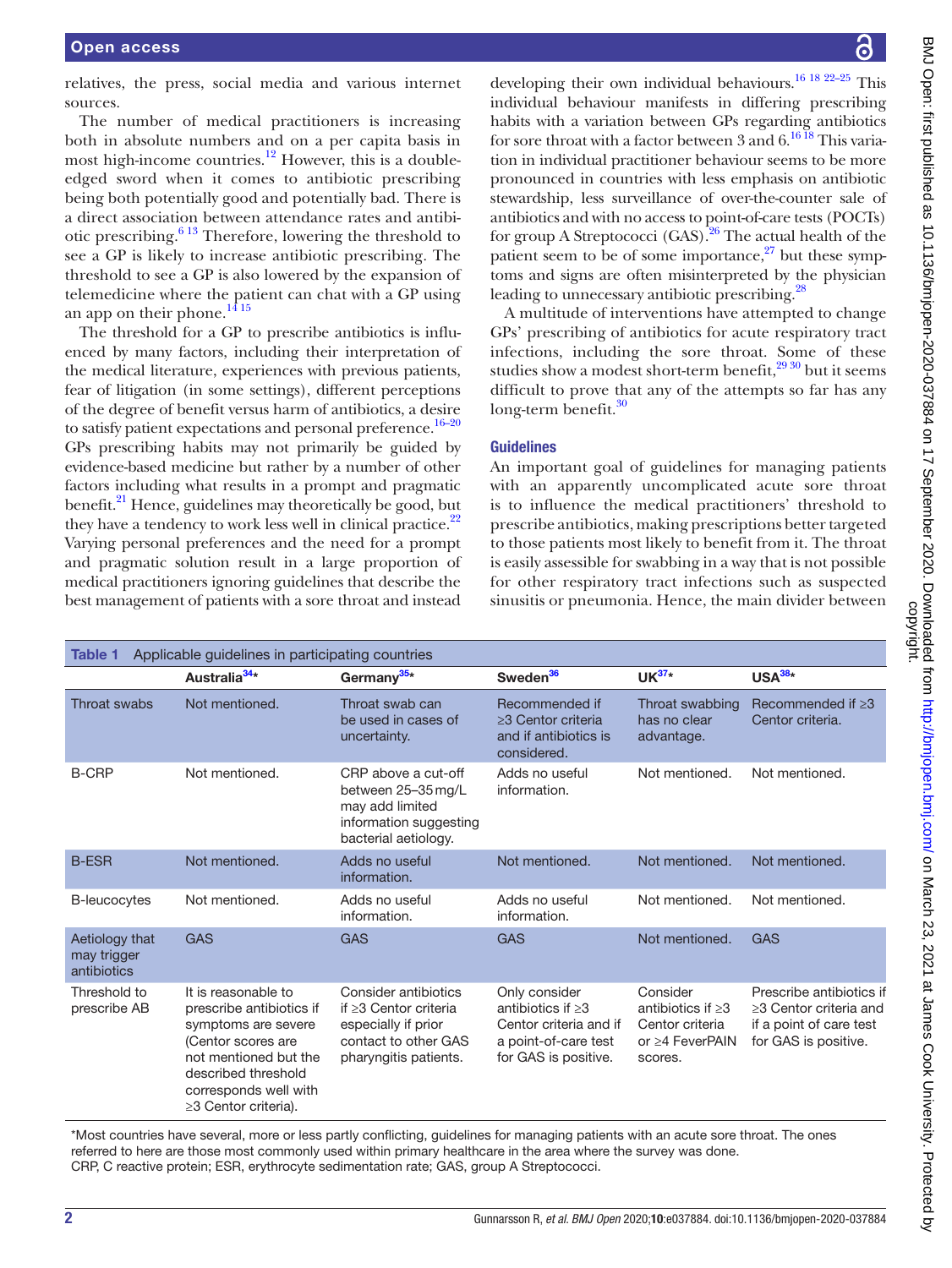different sore throat guidelines is whether to rely solely on clinical scoring of symptoms and signs or to also rely on additional information obtained from a throat swab processed using culture or a POCT to detect the presence of GAS.[31](#page-9-20) However, it seems the impact guidelines have on medical practitioners' perception of the best management strategy for these patients is limited. $3233$ 

The primary aim of this study was to investigate difference between countries in the OR for (a) perception of throat swabs as important, (b) perception of blood tests (C reactive protein (CRP), B-ESR and B-leucocytes) as important and (C) antibiotic prescriptions if no pathogenic bacteria isolated on throat swab in patients with an apparently uncomplicated acute sore throat. The secondary aim was to explore other differences between countries in medical practitioners' perceptions. Findings will be related to what guidelines in their area recommend.

#### **METHODS**

#### Inclusion criteria

Medical practitioners working in a PHC setting were asked to participate by one of the authors. In most cases, this was done at meetings for continuing professional education except in Germany where most surveys were posted and later followed up by a telephone reminder. A few questionnaires were collected at personal visits to clinics during their lunch break.

## Data collection

A one-page survey first asked about demographic information such as age, gender, year of graduation and experience as medical practitioner. The following questions asked about the perceived importance of different factors to guide antibiotic prescribing for patients attending with an apparently uncomplicated acute sore throat. The first question stated that 'My decision to start antibiotics would in most cases of patients with a sore throat be based on…

- ► History of comorbidities affecting immunity.
- ► History with indicative acute symptoms.
- ► Patient's wish to get antibiotics.
- ► Physical findings at examination (except fever).
- ► Fever >38 degrees Celsius/>100.4 Fahrenheit.
- ► Blood tests with high leucocyte count, erythrocyte sedimentation rate (ESR), C-reactive protein (CRP).
- ► Findings of bacteria from throat swab' (without specifying if the swab were to be analysed using culture or a POCT).

For each of these alternatives, the medical practitioner could answer in a 5-grade Likert scale with 'strongly agree', 'agree', 'neutral', 'disagree' and 'strongly disagree'.

The second question was a hypothetical case scenario describing 'a 25-year-old man presenting with a 3day history of a sore throat and no cough. Physical examination shows red tonsils with a tonsillar exudate, tender anterior lymph nodes and temperature of 38.3deg Celsius/100.94 Fahrenheit. Your colleague sent a throat swab yesterday

and is now unable to review the results. I would prescribe antibiotics if the throat swab showed growth of…'. A separate response was requested for growth of GAS, group C Streptococci, group G Streptococci, *Fusobacterium necrophorum* (FN), *Haemophilus influenzae* and finally if none of the previously mentioned bacteria were found. The medical practitioner could answer in a 4-grade Likert scale with 'yes definitely', 'yes probably', 'probably not' and 'definitely not'. The practitioner could also state that they had not heard of the mentioned bacteria.

The third question was another hypothetical case scenario identical to the previous other than that the patient was a 10-year-old girl.

## Statistical analysis

The 5-grade Likert scale was dichotomised so that 'strongly agree' and 'agree' were merged to 'agree' and coded as 1, while 'neutral', 'disagree' and 'strongly disagree' were merged to 'do not agree' and coded as 0. Two multivariable binary logistic regressions were performed to answer two of the primary aims, one with agreeing that throat swab is important as the dependent variable, and the other that blood tests are important as the dependent variable. Practitioner's age, gender, being senior versus being under training and country were independent variables.

The third primary aim focused on antibiotic prescribing despite no presence of bacteria in the throat. The 4-grade Likert scale was dichotomised so that 'yes definitely' and 'yes probably' were merged to 'yes' and coded as 1, while 'probably not' and 'definitely not' were merged to 'not' and coded as 0. Two multivariable binary logistic regressions were performed to explore factors associated with antibiotic prescribing despite a throat swab showing no presence of potentially pathogenic bacteria, one regression for each case scenario. Practitioner's age, gender, being senior versus under training and country were independent variables.

The findings in the four regression analyses were compared with statements in the corresponding guidelines ([table](#page-1-0) 1). Adjusted ORs with 95% CIs are presented. The level of significance was set to 0.05. The statistics software package SPSS Windows V.25 was used.

## Patient and public involvement

The target population for this study are medical practitioners. Medical practitioners were involved in the planning of this study, and the results will be d'isseminated to medical practitioners. Patients and the public were not involved.

## RESULTS

In total 969 surveys were handed out with 713 (74%) returned and 680 (70%) had enough information to be analysed [\(table](#page-3-0) 2). The 33 returned surveys not included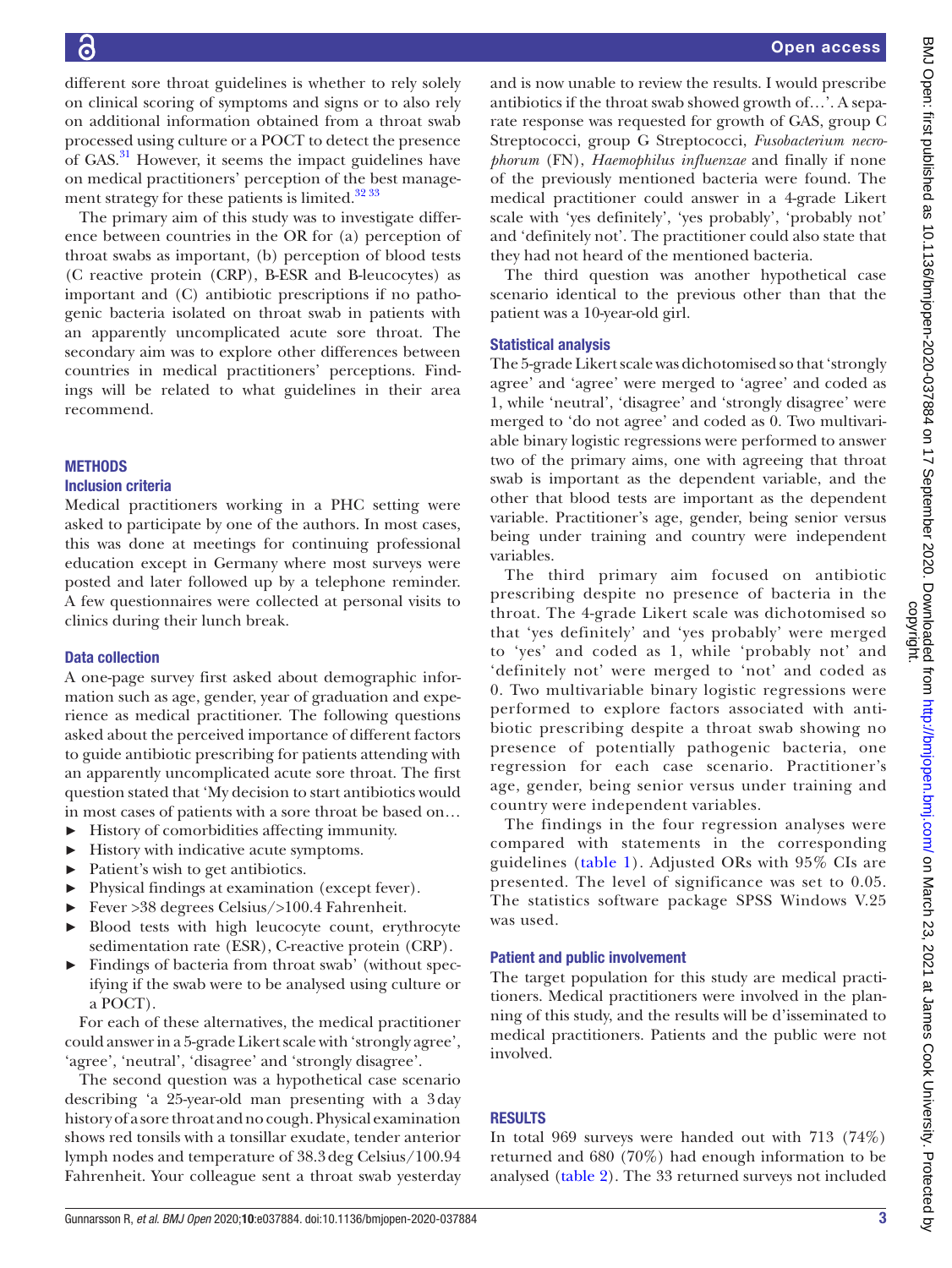<span id="page-3-0"></span>

|                                           | <b>Australia</b>     | Germany                  | <b>Sweden</b>                                     | <b>UK</b>      | <b>USA</b>                  | <b>Total</b> |
|-------------------------------------------|----------------------|--------------------------|---------------------------------------------------|----------------|-----------------------------|--------------|
| Data collection                           | May-November<br>2018 | January-<br>October 2018 | September 2018- January-July<br><b>March 2019</b> | 2018           | October 2018-<br>April 2019 |              |
| Surveys handed out, n                     | 156                  | 273                      | 134                                               | 110            | 296                         | 969          |
| Surveys returned, % (n)                   | 96 (150)             | 66 (181)                 | 79 (106)                                          | 83 (91)        | 63 (185)                    | 74 (713)     |
| Statement of exam/education, n            |                      |                          |                                                   |                |                             |              |
| Did not state exam/<br>education          | 9                    | 8                        | $\overline{1}$                                    | $\overline{1}$ | 3                           | 22           |
| Statement ambiguous                       |                      |                          | 1                                                 |                |                             | 1            |
| Was not a medical<br>practitioner         |                      |                          | 5                                                 |                | 5                           | 10           |
| Surveys included in<br>further analysis   | 141                  | 173                      | 99                                                | 90             | 177                         | 680          |
| Experience as medical practitioner, % (n) |                      |                          |                                                   |                |                             |              |
| Senior: GP/consultant 71 (100)            |                      | 88 (153)                 | 41(41)                                            | 72 (65)        | 80 (141)                    | 74 (500)     |
| Under training:<br>resident/registrar     | 29(41)               | 12 (20)                  | 59 (58)                                           | 18 (25)        | 20(36)                      | 26 (180)     |
| Practitioners' age                        |                      |                          |                                                   |                |                             |              |
| Average age (SD)                          | 42 (11)              | 52(10)                   | 41 (10)                                           | 40 (9.0)       | 47 (15)                     | 45 (12)      |
| Median age (IQR)                          | 41 (32-50)           | $51(45 - 60)$            | 40 (33-48)                                        | $39(32-48)$    | 45 (34-59)                  | 45 (34-55)   |
| Practitioner of female<br>gender, % (n)   | 44 (61)              | 44 (76)                  | 58 (57)                                           | 67 (60)        | 51 (90)                     | 51 (344)     |
| Year of graduation                        |                      |                          |                                                   |                |                             |              |
| 25% percentile                            | 1990                 | 1987                     | 2000                                              | 1995           | 1987                        | 1990         |
| 50% percentile                            | 2000                 | 1994                     | 2009                                              | 2004           | 2002                        | 2000         |
| 75% percentile                            | 2011                 | 2000                     | 2014                                              | 2010           | 2013                        | 2011         |

in analysis did not clearly state that the respondent was a medical practitioner [\(table](#page-3-0) 2).

## Primary aims

The multivariable analysis showed that practitioners were less likely to agree that throat swabs are of importance in Australia (OR 0.40 (95% CI 0.15 to 0.55)), Germany (OR 0.20 (95% CI 0.11 to 0.35)) and UK (OR 0.15 (95% CI 0.077 to 0.29)) compared with practitioners from Sweden or the USA [\(table](#page-4-0) 3). Practitioners from Australia, and especially from Germany, perceived blood tests to be of some importance. UK practitioners were more likely than practitioners from other countries to prescribe antibiotics if a throat swab showed no growth of any potentially pathogenic bacteria. Practitioners from Germany, the USA and especially from Sweden would refrain from antibiotics if a throat swab was negative while practitioners from the UK would be more likely to prescribe antibiotics [\(table](#page-4-0) 3).

## Secondary aims

The opinion that throat swabs are of importance was shared by 88% of participating practitioners in the USA, 87% in Sweden, 70% in Australia, 61% in Germany and 54% in the UK ([table](#page-5-0) 4). Practitioners from the UK were largely unaware of the existence of FN, while practitioners from Australia and the UK were more likely to prescribe

antibiotics to patients with growth of group C and group G Streptococci [\(table](#page-7-0) 5).

Other findings were that older practitioners perceived blood tests such as leucocyte counts, ESR or CRP as important ([table](#page-7-0) 5). However, being a GP or specialist consultant made practitioners perceive blood tests or throat swabs less important compared with medical practitioners in training.

## **DISCUSSION**

This study found that there were similarities in the perceived best antibiotic prescribing strategy for patients with an apparently uncomplicated acute sore throat between practitioners from countries with very different guidelines. However, the study also found a few significant differences between countries, largely reflecting corresponding differences in guidelines.

## Strengths and limitations

This is the first multinational attempt to link specific differences in guidelines to medical practitioners' perception of best management. The high overall response rate is a strength of the study and indicates the generalisability of our findings.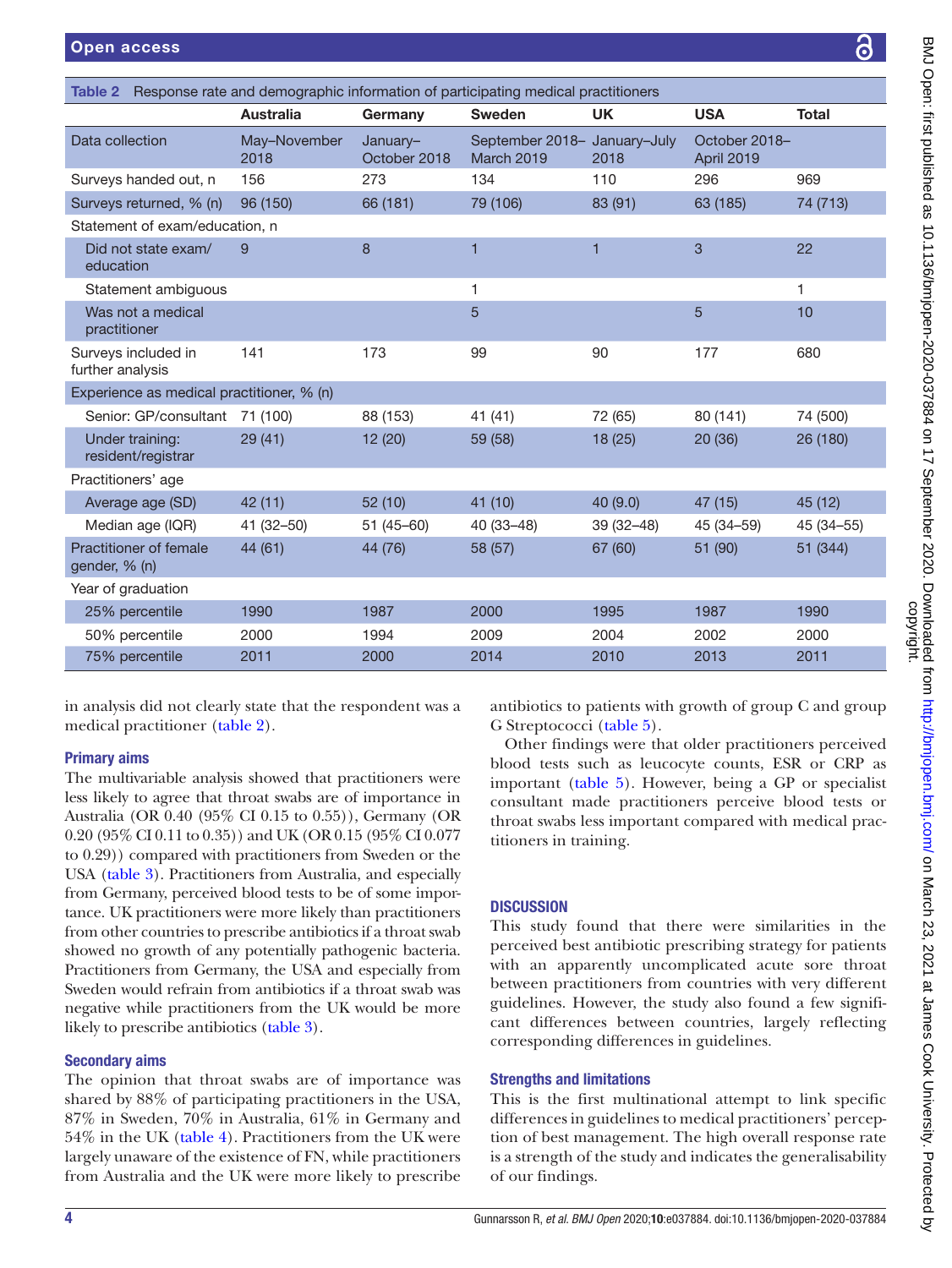<span id="page-4-0"></span>

|                                                |                                           |                                          | Dependent variables (one multivariable logistic regression for each column)             |                                   |
|------------------------------------------------|-------------------------------------------|------------------------------------------|-----------------------------------------------------------------------------------------|-----------------------------------|
|                                                | Perceived importance of 'objective' tests |                                          | Prescribing AB despite negative throat<br>swab*                                         |                                   |
| Independent<br>variables (practitioner         | <b>Throat swab</b><br>important           | <b>Blood testst</b><br>important         | <b>Adult patient (25</b><br>years)                                                      | Child patient (10<br>years)       |
| characteristics)                               |                                           |                                          | aOR (95% CI), p value aOR (95% CI), p value aOR (95% CI), p value aOR (95% CI), p value |                                   |
| Increasing age (one decade) 1.2 (0.97 to 1.5), | p=0.099                                   | $1.3(1.1 \text{ to } 1.6),$<br>$p=0.005$ | 0.89 (0.70 to 1.1),<br>$p=0.35$                                                         | 0.88 (0.70 to 1.1),<br>$p=0.25$   |
| Male gender                                    | $0.72$ (0.49 to 1.1),<br>$p=0.093$        | $0.77$ (0.53 to 1.1),<br>$p=0.15$        | 1.2 (0.73 to 1.8),<br>$p=0.54$                                                          | 1.3 (0.84 to 2.0),<br>$p=0.24$    |
| Senior experience‡                             | 0.49 (0.29 to 0.86),<br>$p=0.012$         | 0.52 (0.32 to 0.86),<br>$p=0.010$        | 1.0 (0.55 to 1.9),<br>$p=0.98$                                                          | 0.93 (0.52 to 1.6),<br>$p=0.80$   |
| Country                                        |                                           |                                          |                                                                                         |                                   |
| Australia                                      | 0.30 (0.16 to 0.55),<br>p<0.001           | 2.3 (1.4 to 3.8),<br>p<0.001             | 1.6 (0.86 to 3.0),<br>$p=0.14$                                                          | 1.2 (0.71 to 2.1),<br>$p=0.46$    |
| Germany                                        | 0.20 (0.11 to 0.35),<br>p<0.001           | 7.3 (4.4 to 12),<br>p<0.001              | 0.90 (0.47 to 1.7),<br>$p=0.74$                                                         | 0.45 (0.24 to 0.83),<br>$p=0.011$ |
| Sweden                                         | $0.73$ (0.34 to 1.6),<br>$p=0.42$         | 0.73 (0.41 to 1.3),<br>$p=0.28$          | 0.35 (0.13 to 0.96),<br>$p=0.042$                                                       | 0.19 (0.069 to 0.50),<br>p<0.001  |
| <b>UK</b>                                      | 0.15 (0.077 to 0.29),<br>p<0.001          | 1.2 (0.72 to 2.2),<br>$p=0.44$           | $3.2$ (1.7 to 6.1),<br>p<0.001                                                          | 1.7 (0.95 to 3.1),<br>p=0.075     |
| USA (reference)                                | (reference)                               | (reference)                              | (reference)                                                                             | (reference)                       |
| Model evaluation and validation                |                                           |                                          |                                                                                         |                                   |
| Included in analysis                           | 640                                       | 632                                      | 631                                                                                     | 621                               |
| Naegelkerke R <sup>2</sup>                     | 0.16                                      | 0.21                                     | 0.089                                                                                   | 0.10                              |
| Hosmer & Lemeshow§                             | 11, $p=0.23$                              | 5.6, $p=0.70$                            | $4.1, p=0.85$                                                                           | 4.8, $p=0.78$                     |
| Area under curve¶                              | 0.71 (0.66 to 0.75),<br>p<0.001           | 0.72 (0.69 to 0.76),<br>p<0.001          | 0.68 (0.62 to 0.73),<br>p<0.001                                                         | 0.68 (0.63 to 0.73),<br>p=0.025   |

Statistically significant findings are presented as bold

\*Scenario with a patient presenting with a 3-day history of a sore throat and no cough. Physical examination shows red tonsils with a tonsillar exudate, tender anterior lymph nodes and temperature of 38.3°C (100.94°F). A throat swab was taken the day before showing no growth of any potentially pathogenic bacteria.

†Blood tests with elevated inflammatory markers such as leucocytes, erythrocyte sedimentation rate or CRP.

Table 3 Perception of relevance of diagnostic tests to guide antibiotic prescribing

‡Senior experience such as general practitioner/consultant versus practitioner under training (registrar/resident).  $\S X^2$ , p value.

¶Area under curve (95% CI) and p value obtained at a receiver operating curve analysis.

aOR, adjusted OR; CRP, C reactive protein.

The main limitation is that this study measured perceptions and not actual behaviour. Furthermore, being of a cross-sectional design, this study cannot clarify if the association between guidelines and medical practitioners' perception should be interpreted so that guidelines directly caused the perceptions of the medical practitioners to change. Although this is a possible interpretation, given that observed differences in perceptions correspond well with differences in guidelines, it could not be directly proven by this study. It is also possible that guidelines reflect usual practice and availability of rapid tests in a country, and in effect the guideline is influenced by (rather than influences) usual practice.

Sweden and Germany have guidelines that can be considered as nationwide guidelines for PHC in these countries. The situation is somewhat less clear in other countries where different guidelines exist. However, we believe most Australian GPs would rely on the therapeutic guidelines.<sup>34</sup> The different US guidelines for management of patients with a sore throat are very similar. Most UK guidelines would not encourage throat swabbing. We have chosen to include the guidelines most likely to be used by the practitioners responding to the survey.

The propensity of patients in different countries to visit the medical practitioners with a sore throat is likely to be an interplay between guidelines, organisation of PHC and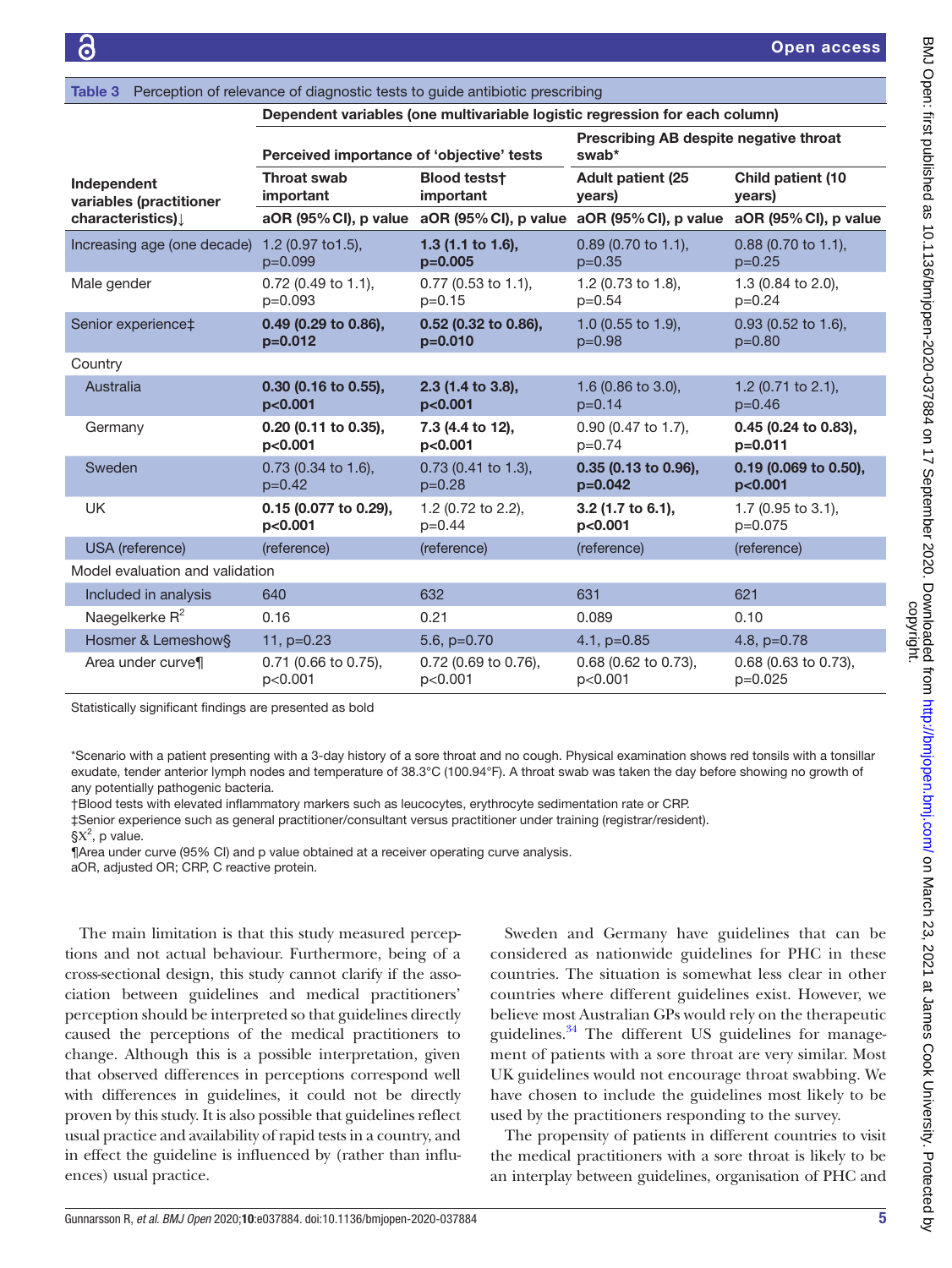| pen access<br>< 0.001<br>0.001<br>< 0.001<br>< 0.001<br>0.18<br>19% (126/661)<br>43% (281/661)<br>41% (274/669)<br>17% (111/669)<br>52% (344/658)<br>49% (327/673)<br>24% (159/673)<br>21% (139/661)<br>38% (254/669)<br>32% (212/658)<br>25% (163/662)<br>19% (126/673)<br>39% (256/662)<br>17% (110/662)<br>3.9% (26/661)<br>4.2% (28/669)<br>3.6% (24/658)<br>5.3% (35/662)<br>7.7% (52/673)<br>0.30% (2/669)<br>14% (89/661)<br>11% (70/658)<br>15% (98/662)<br>1.2% (8/658)<br>1.3% (9/673)<br>0.57% (1/174)<br>6.3% (11/174)<br>9.8% (17/173)<br>9.2% (16/173)<br>0.57% (1/175)<br>39% (68/174)<br>17% (29/174)<br>10% (18/176)<br>37% (65/174)<br>12% (21/175)<br>54% (95/175)<br>26% (45/176)<br>44% (77/176)<br>20% (35/176)<br>23% (39/173)<br>20% (34/173)<br>24% (41/173)<br>19% (33/173)<br>29% (51(175)<br>46% (80/173)<br>45% (78/173<br>1.2% (2/173)<br>4.0% (7/175)<br>0.6% (1/176)<br>3.5% (6/173)<br>49% (44/90)<br>27% (24/90)<br>22% (20/90)<br>49% (44/89)<br>20% (18/90)<br>11% (10/88)<br>48% (42/88)<br>21% (19/90)<br>48% (43/90)<br>22% (20/90)<br>11% (10/90)<br>58% (52/90)<br>11% (10/89)<br>12% (11/89)<br>26% (23/89)<br>39% (34/88)<br>2.3% (2/88)<br>0.0% (0/90)<br>8.9% (8/90)<br>8.9% (8/90)<br>0.0% (0/90)<br>$1.1%$ (1/89)<br>4.4% (4/90)<br>0.0% (0/90)<br>$0.0%$ (O/88)<br>31% (29/94)<br>11% (10/94)<br>12% (11/94)<br>33% (31/94)<br>19% (18/94)<br>37% (35/94)<br>15% (15/98)<br>30% (29/98)<br>39% (38/98)<br>11% (11/98)<br>16% (15/93)<br>38% (35/93)<br>47% (44/94)<br>29% (27/94)<br>36% (33/93)<br>57% (54/94)<br>3.2% (3/94)<br>5.3% (5/94)<br>9.6% (9/94)<br>4.4% (4/94)<br>0.0% (0/94)<br>5.1% (5/98)<br>5.4% (5/93)<br>5.3% (5/94)<br>5.4% (5/93)<br>0.60% (1/167)<br>9.6% (16/167)<br>6.0% (10/167)<br>20% (33/167)<br>36% (61/171)<br>13% (21/167)<br>17% (28/169)<br>45% (76/169)<br>32% (54/169)<br>17% (29/167)<br>37% (61/167)<br>14% (23/171)<br>11% (18/167)<br>31% (52/167)<br>25% (42/167)<br>26% (43/167)<br>48% (82/171)<br>53% (89/167)<br>27% (45/167)<br>20% (34/167)<br>4.2% (7/167)<br>4.7% (8/169)<br>2.9% (5/171)<br>0.0% (0/171)<br>1.8% (3/169) | affecting immunity<br>Australia<br>History of comorbidities | Practitioner's perception of the importance of different types of information to trigger antibiotics<br>Germany | Sweden | $\leq$ | USA | Total | P value* |
|---------------------------------------------------------------------------------------------------------------------------------------------------------------------------------------------------------------------------------------------------------------------------------------------------------------------------------------------------------------------------------------------------------------------------------------------------------------------------------------------------------------------------------------------------------------------------------------------------------------------------------------------------------------------------------------------------------------------------------------------------------------------------------------------------------------------------------------------------------------------------------------------------------------------------------------------------------------------------------------------------------------------------------------------------------------------------------------------------------------------------------------------------------------------------------------------------------------------------------------------------------------------------------------------------------------------------------------------------------------------------------------------------------------------------------------------------------------------------------------------------------------------------------------------------------------------------------------------------------------------------------------------------------------------------------------------------------------------------------------------------------------------------------------------------------------------------------------------------------------------------------------------------------------------------------------------------------------------------------------------------------------------------------------------------------------------------------------------------------------------------|-------------------------------------------------------------|-----------------------------------------------------------------------------------------------------------------|--------|--------|-----|-------|----------|
|                                                                                                                                                                                                                                                                                                                                                                                                                                                                                                                                                                                                                                                                                                                                                                                                                                                                                                                                                                                                                                                                                                                                                                                                                                                                                                                                                                                                                                                                                                                                                                                                                                                                                                                                                                                                                                                                                                                                                                                                                                                                                                                           | 0.0% (0/140)                                                |                                                                                                                 |        |        |     |       |          |
|                                                                                                                                                                                                                                                                                                                                                                                                                                                                                                                                                                                                                                                                                                                                                                                                                                                                                                                                                                                                                                                                                                                                                                                                                                                                                                                                                                                                                                                                                                                                                                                                                                                                                                                                                                                                                                                                                                                                                                                                                                                                                                                           | 2.1% (3/140)                                                |                                                                                                                 |        |        |     |       |          |
|                                                                                                                                                                                                                                                                                                                                                                                                                                                                                                                                                                                                                                                                                                                                                                                                                                                                                                                                                                                                                                                                                                                                                                                                                                                                                                                                                                                                                                                                                                                                                                                                                                                                                                                                                                                                                                                                                                                                                                                                                                                                                                                           | 10% (14/140)                                                |                                                                                                                 |        |        |     |       |          |
|                                                                                                                                                                                                                                                                                                                                                                                                                                                                                                                                                                                                                                                                                                                                                                                                                                                                                                                                                                                                                                                                                                                                                                                                                                                                                                                                                                                                                                                                                                                                                                                                                                                                                                                                                                                                                                                                                                                                                                                                                                                                                                                           | 60% (84/140)                                                |                                                                                                                 |        |        |     |       |          |
|                                                                                                                                                                                                                                                                                                                                                                                                                                                                                                                                                                                                                                                                                                                                                                                                                                                                                                                                                                                                                                                                                                                                                                                                                                                                                                                                                                                                                                                                                                                                                                                                                                                                                                                                                                                                                                                                                                                                                                                                                                                                                                                           | 28% (39/140)                                                |                                                                                                                 |        |        |     |       |          |
|                                                                                                                                                                                                                                                                                                                                                                                                                                                                                                                                                                                                                                                                                                                                                                                                                                                                                                                                                                                                                                                                                                                                                                                                                                                                                                                                                                                                                                                                                                                                                                                                                                                                                                                                                                                                                                                                                                                                                                                                                                                                                                                           | History with indicative acute symptoms                      |                                                                                                                 |        |        |     |       |          |
|                                                                                                                                                                                                                                                                                                                                                                                                                                                                                                                                                                                                                                                                                                                                                                                                                                                                                                                                                                                                                                                                                                                                                                                                                                                                                                                                                                                                                                                                                                                                                                                                                                                                                                                                                                                                                                                                                                                                                                                                                                                                                                                           | 2.9% (4/139)                                                |                                                                                                                 |        |        |     |       |          |
|                                                                                                                                                                                                                                                                                                                                                                                                                                                                                                                                                                                                                                                                                                                                                                                                                                                                                                                                                                                                                                                                                                                                                                                                                                                                                                                                                                                                                                                                                                                                                                                                                                                                                                                                                                                                                                                                                                                                                                                                                                                                                                                           | 21% (29/139)                                                |                                                                                                                 |        |        |     |       |          |
|                                                                                                                                                                                                                                                                                                                                                                                                                                                                                                                                                                                                                                                                                                                                                                                                                                                                                                                                                                                                                                                                                                                                                                                                                                                                                                                                                                                                                                                                                                                                                                                                                                                                                                                                                                                                                                                                                                                                                                                                                                                                                                                           | 20% (28/139)                                                |                                                                                                                 |        |        |     |       |          |
|                                                                                                                                                                                                                                                                                                                                                                                                                                                                                                                                                                                                                                                                                                                                                                                                                                                                                                                                                                                                                                                                                                                                                                                                                                                                                                                                                                                                                                                                                                                                                                                                                                                                                                                                                                                                                                                                                                                                                                                                                                                                                                                           | 45% (63/139)                                                |                                                                                                                 |        |        |     |       |          |
|                                                                                                                                                                                                                                                                                                                                                                                                                                                                                                                                                                                                                                                                                                                                                                                                                                                                                                                                                                                                                                                                                                                                                                                                                                                                                                                                                                                                                                                                                                                                                                                                                                                                                                                                                                                                                                                                                                                                                                                                                                                                                                                           | 11% (15/139)                                                |                                                                                                                 |        |        |     |       |          |
|                                                                                                                                                                                                                                                                                                                                                                                                                                                                                                                                                                                                                                                                                                                                                                                                                                                                                                                                                                                                                                                                                                                                                                                                                                                                                                                                                                                                                                                                                                                                                                                                                                                                                                                                                                                                                                                                                                                                                                                                                                                                                                                           |                                                             |                                                                                                                 |        |        |     |       |          |
|                                                                                                                                                                                                                                                                                                                                                                                                                                                                                                                                                                                                                                                                                                                                                                                                                                                                                                                                                                                                                                                                                                                                                                                                                                                                                                                                                                                                                                                                                                                                                                                                                                                                                                                                                                                                                                                                                                                                                                                                                                                                                                                           | 25% (35/140)                                                |                                                                                                                 |        |        |     |       |          |
|                                                                                                                                                                                                                                                                                                                                                                                                                                                                                                                                                                                                                                                                                                                                                                                                                                                                                                                                                                                                                                                                                                                                                                                                                                                                                                                                                                                                                                                                                                                                                                                                                                                                                                                                                                                                                                                                                                                                                                                                                                                                                                                           | 51% (72/140)                                                |                                                                                                                 |        |        |     |       |          |
|                                                                                                                                                                                                                                                                                                                                                                                                                                                                                                                                                                                                                                                                                                                                                                                                                                                                                                                                                                                                                                                                                                                                                                                                                                                                                                                                                                                                                                                                                                                                                                                                                                                                                                                                                                                                                                                                                                                                                                                                                                                                                                                           | 18% (25(140)                                                |                                                                                                                 |        |        |     |       |          |
|                                                                                                                                                                                                                                                                                                                                                                                                                                                                                                                                                                                                                                                                                                                                                                                                                                                                                                                                                                                                                                                                                                                                                                                                                                                                                                                                                                                                                                                                                                                                                                                                                                                                                                                                                                                                                                                                                                                                                                                                                                                                                                                           | 5.0% (7/140)                                                |                                                                                                                 |        |        |     |       |          |
|                                                                                                                                                                                                                                                                                                                                                                                                                                                                                                                                                                                                                                                                                                                                                                                                                                                                                                                                                                                                                                                                                                                                                                                                                                                                                                                                                                                                                                                                                                                                                                                                                                                                                                                                                                                                                                                                                                                                                                                                                                                                                                                           | 0.71% (1/140)                                               |                                                                                                                 |        |        |     |       |          |
|                                                                                                                                                                                                                                                                                                                                                                                                                                                                                                                                                                                                                                                                                                                                                                                                                                                                                                                                                                                                                                                                                                                                                                                                                                                                                                                                                                                                                                                                                                                                                                                                                                                                                                                                                                                                                                                                                                                                                                                                                                                                                                                           |                                                             | Physical findings at examination (except fever                                                                  |        |        |     |       |          |
|                                                                                                                                                                                                                                                                                                                                                                                                                                                                                                                                                                                                                                                                                                                                                                                                                                                                                                                                                                                                                                                                                                                                                                                                                                                                                                                                                                                                                                                                                                                                                                                                                                                                                                                                                                                                                                                                                                                                                                                                                                                                                                                           | 0.75% (1/134)                                               |                                                                                                                 |        |        |     |       |          |
|                                                                                                                                                                                                                                                                                                                                                                                                                                                                                                                                                                                                                                                                                                                                                                                                                                                                                                                                                                                                                                                                                                                                                                                                                                                                                                                                                                                                                                                                                                                                                                                                                                                                                                                                                                                                                                                                                                                                                                                                                                                                                                                           | 3.7% (5/134)                                                |                                                                                                                 |        |        |     |       |          |
|                                                                                                                                                                                                                                                                                                                                                                                                                                                                                                                                                                                                                                                                                                                                                                                                                                                                                                                                                                                                                                                                                                                                                                                                                                                                                                                                                                                                                                                                                                                                                                                                                                                                                                                                                                                                                                                                                                                                                                                                                                                                                                                           |                                                             | 7.5% (10/134)                                                                                                   |        |        |     |       |          |
|                                                                                                                                                                                                                                                                                                                                                                                                                                                                                                                                                                                                                                                                                                                                                                                                                                                                                                                                                                                                                                                                                                                                                                                                                                                                                                                                                                                                                                                                                                                                                                                                                                                                                                                                                                                                                                                                                                                                                                                                                                                                                                                           | 65% (87/134)                                                |                                                                                                                 |        |        |     |       |          |
|                                                                                                                                                                                                                                                                                                                                                                                                                                                                                                                                                                                                                                                                                                                                                                                                                                                                                                                                                                                                                                                                                                                                                                                                                                                                                                                                                                                                                                                                                                                                                                                                                                                                                                                                                                                                                                                                                                                                                                                                                                                                                                                           | 23% (31/134)                                                |                                                                                                                 |        |        |     |       |          |
|                                                                                                                                                                                                                                                                                                                                                                                                                                                                                                                                                                                                                                                                                                                                                                                                                                                                                                                                                                                                                                                                                                                                                                                                                                                                                                                                                                                                                                                                                                                                                                                                                                                                                                                                                                                                                                                                                                                                                                                                                                                                                                                           |                                                             |                                                                                                                 |        |        |     |       |          |
|                                                                                                                                                                                                                                                                                                                                                                                                                                                                                                                                                                                                                                                                                                                                                                                                                                                                                                                                                                                                                                                                                                                                                                                                                                                                                                                                                                                                                                                                                                                                                                                                                                                                                                                                                                                                                                                                                                                                                                                                                                                                                                                           | 5.1% (7/138)                                                |                                                                                                                 |        |        |     |       |          |
|                                                                                                                                                                                                                                                                                                                                                                                                                                                                                                                                                                                                                                                                                                                                                                                                                                                                                                                                                                                                                                                                                                                                                                                                                                                                                                                                                                                                                                                                                                                                                                                                                                                                                                                                                                                                                                                                                                                                                                                                                                                                                                                           | 16% (22/138)                                                |                                                                                                                 |        |        |     |       |          |
|                                                                                                                                                                                                                                                                                                                                                                                                                                                                                                                                                                                                                                                                                                                                                                                                                                                                                                                                                                                                                                                                                                                                                                                                                                                                                                                                                                                                                                                                                                                                                                                                                                                                                                                                                                                                                                                                                                                                                                                                                                                                                                                           | 29% (40/138)                                                |                                                                                                                 |        |        |     |       |          |
|                                                                                                                                                                                                                                                                                                                                                                                                                                                                                                                                                                                                                                                                                                                                                                                                                                                                                                                                                                                                                                                                                                                                                                                                                                                                                                                                                                                                                                                                                                                                                                                                                                                                                                                                                                                                                                                                                                                                                                                                                                                                                                                           | 40% (55/138)                                                |                                                                                                                 |        |        |     |       |          |
|                                                                                                                                                                                                                                                                                                                                                                                                                                                                                                                                                                                                                                                                                                                                                                                                                                                                                                                                                                                                                                                                                                                                                                                                                                                                                                                                                                                                                                                                                                                                                                                                                                                                                                                                                                                                                                                                                                                                                                                                                                                                                                                           | 10% (14/138)                                                |                                                                                                                 |        |        |     |       |          |
|                                                                                                                                                                                                                                                                                                                                                                                                                                                                                                                                                                                                                                                                                                                                                                                                                                                                                                                                                                                                                                                                                                                                                                                                                                                                                                                                                                                                                                                                                                                                                                                                                                                                                                                                                                                                                                                                                                                                                                                                                                                                                                                           |                                                             | Bloods with high leucocyte count, ESR and CRP                                                                   |        |        |     |       |          |

<span id="page-5-0"></span>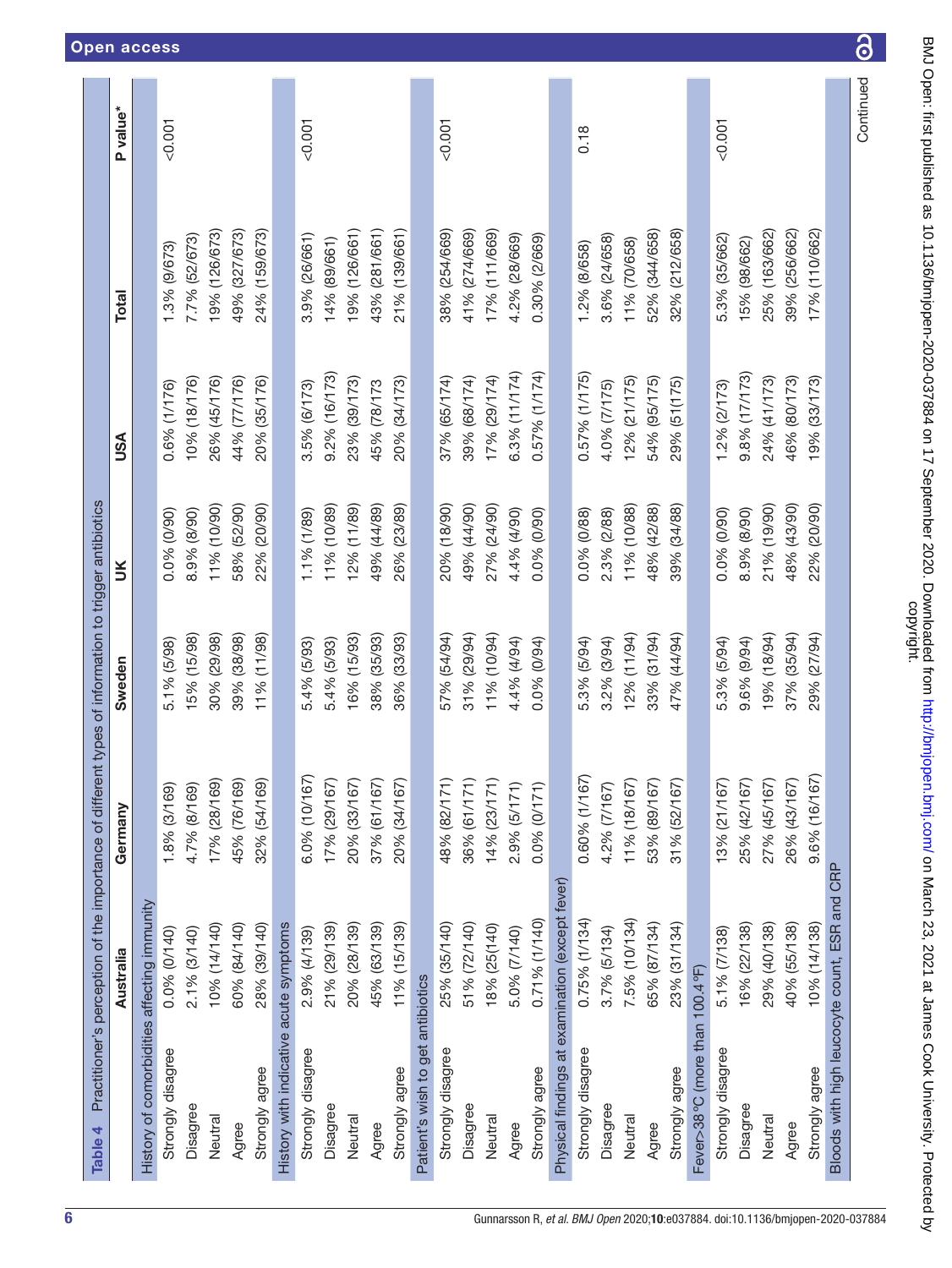| Table 4 Continued                     |                                                                                                                                    |                 |               |             |                 |               |          |
|---------------------------------------|------------------------------------------------------------------------------------------------------------------------------------|-----------------|---------------|-------------|-----------------|---------------|----------|
|                                       | Australia                                                                                                                          | Germany         | Sweden        | š           | USA             | <b>Total</b>  | P value* |
| Strongly disagree                     | $3.0\%$ (4/135)                                                                                                                    | 2.3% (4/171)    | $13%$ (12/91) | 4% (12/88)  | 5% (26/173)     | 8.8% (58/658) | 50.001   |
| Disagree                              | 12% (16/135)                                                                                                                       | 5.3% (9/171)    | 30% (27/91)   | 25% (22/88) | 20% (35/173)    | 17% (109/658) |          |
| Neutral                               | 8% (38/135)                                                                                                                        | $9.4%$ (16/171) | 23% (21/91)   | 8% (16/88)  | 26% (45/173)    | 21% (136/658) |          |
| Agree                                 | 47% (63/135)                                                                                                                       | 46% (79/171     | 20% (18/91)   | 24% (21/88) | 25% (44/173)    | 34% (225/658) |          |
| Strongly agree                        | 10% (14/135)                                                                                                                       | 37% (63/171     | 14% (13/91)   | 19% (17/88) | 13% (23/173)    | 20% (130/658) |          |
| Findings of bacteria from throat swab |                                                                                                                                    |                 |               |             |                 |               |          |
| Strongly disagree                     | 3.7% (5/136)                                                                                                                       | 10% (17/169     | 1.0% (1/98)   | (06/6) % 01 | 1.7% (3/174)    | 5.2% (35/667) | &0.001   |
| Disagree                              | 8.8% (12/136)                                                                                                                      | 13% (22/169     | 5.1% (5/98)   | 6% (14/90)  | 3.4% (6/174)    | 8.8% (59/667) |          |
| Neutral                               | 18% (24/136)                                                                                                                       | 17% (28/169     | 7.1% (7/98)   | 22% (20/90) | $6.9%$ (12/174) | 14% (91/667)  |          |
| Agree                                 | 43% (58/136)                                                                                                                       | 27% (45/169     | 42% (41/98)   | 36% (32/90) | 28% (48/174)    | 34% (224/667) |          |
| Strongly agree                        | 27% (37/136)                                                                                                                       | 34% (57/169     | 45% (44/98)   | 7% (15/90)  | 60% (105/174)   | 39% (258/667) |          |
|                                       | *Kruskal Wallis one-way analysis of variance comparing countries.<br>CRP, C reactive protein; ESR, erythrocyte sedimentation rate. |                 |               |             |                 |               |          |

patient behaviour. This may influence the sorts of sore throats that are presented in each country. It was deemed very difficult to show exactly how this phenomenon varied between countries and possibly influenced the result.

Perception of the value of history, physical examination, throat swabs or blood tests may refer either to the importance of doing/obtaining/ordering these yourself or to the importance of the outcome of them. When the practitioner perceives that ordering swabs or blood tests is important, it would obviously mean to look at the results and consider them in management decisions. Hence, for this particular scenario these two aspects of perception are likely to overlap significantly and represent the same perception.

The perception of the clinical value of throat swabbing might be influenced by reimbursement to the doctor for using POCT to detect GAS. POCTs to detect GAS are not reimbursed in Australia, Sweden or the UK. POCTs are reimbursed in the USA and in Germany for patients <16 years.

The selection of medical practitioners is a convenience sample and not a random sample. However, practi tioners were not approached based on their interest of the topic, only by the fact that they happened to attend a formal meeting held for other reasons. In most highincome countries, medical practitioners are expected to participate in continuous professional education. This is formally checked and followed up in some countries, while in other countries, it is more of a strong encouragement without a formal follow-up. Participation in continuous professional education is likely to be higher now compared with 20 years ago. Hence, practitioners attending an educational meeting is likely a smaller selec tion bias today compared with 20 years ago.

## The perceived importance of a throat swab

The Swedish and the USA guidelines put a strong emphasis on the importance of a throat swab, while the Australian and UK guidelines are of the opposite opinion. The German guidelines are somewhere in between. These differences in guidelines were clearly reflected where practitioners from Australia, Germany and the UK would be much less inclined to consider a throat swab being of any clinical importance ([table](#page-4-0) 3). The lowest clinical value of a throat swab (OR of 0.15) was stated by medical practitioners from the UK, and their guideline was the only one that actively discouraged clinicians from using a throat swab.

The guidelines clearly reflect the practitioner's perception of the clinical value of a throat swab, but it is hard to tell which one is the chicken or the egg, if either. A possible alternative explanation is that throat swabs were more commonly used, and therefore valued, where it was reimbursed by national or private health insurance programmes. Throat swabs were to a larger extent perceived as clinically important in Sweden and the USA compared with the other countries. However, throat swabs are reimbursed in the USA but not in Sweden making this interpretation less likely.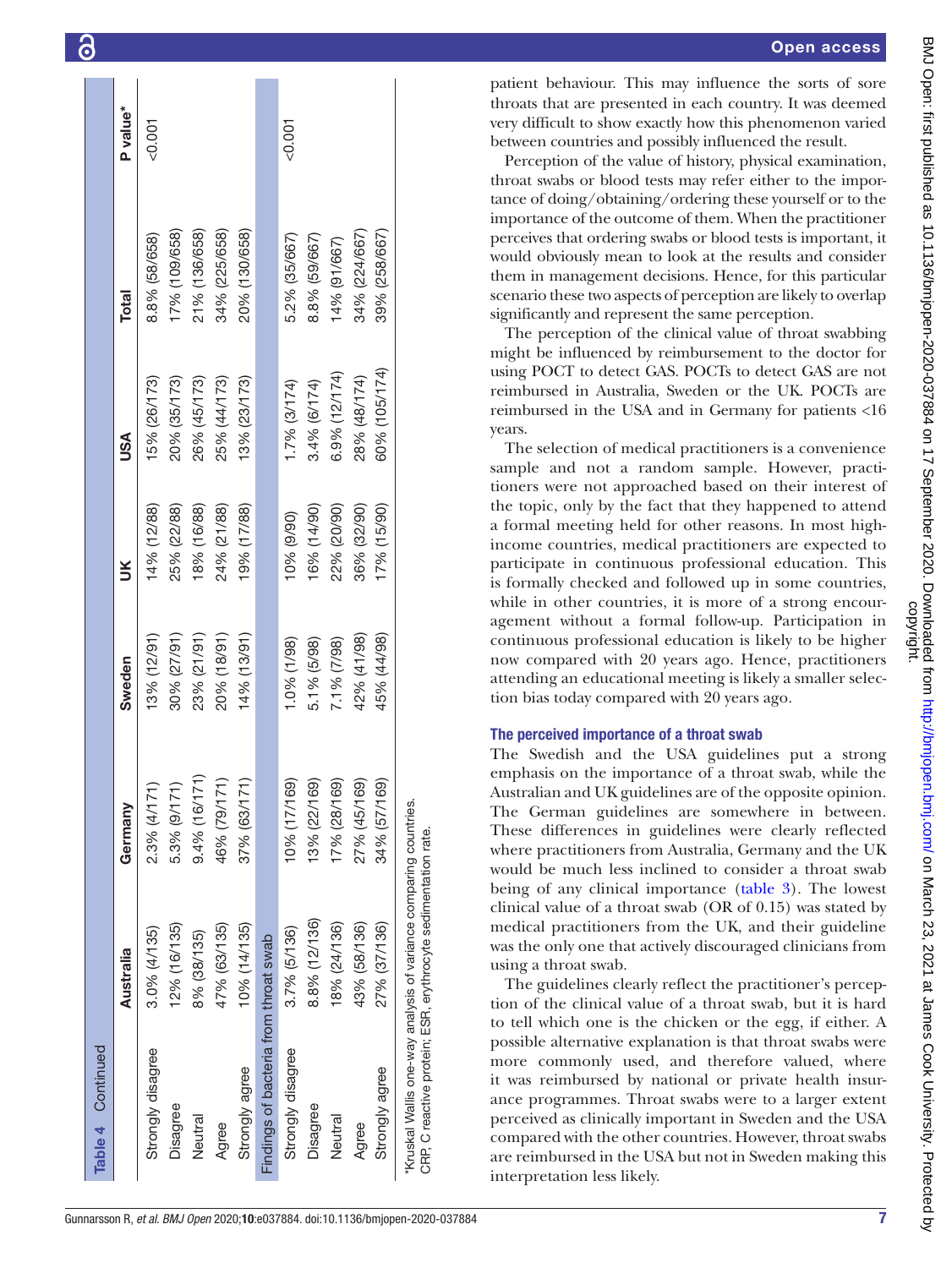| Practitioner's perception of the importance of potential findings in a throat swab to guide antibiotic prescribing<br>Table 5 |                |                |              |              |                |                |                  |
|-------------------------------------------------------------------------------------------------------------------------------|----------------|----------------|--------------|--------------|----------------|----------------|------------------|
|                                                                                                                               | Australia      | Germany        | Sweden       | š            | USA            | Total          | P value*         |
| Practitioner has ever heard of the following bacteria† (asked once for each of the two case scenarios)                        |                |                |              |              |                |                |                  |
| GAS-adult patient                                                                                                             | 100% (138/138) | 100% (171/173) | 100% (98/98) | 100% (88/88) | 100% (177/177) | 100% (674/674) | T                |
| GAS-child patient                                                                                                             | 100% (137/137) | 100% (173/173) | 100% (94/94) | 100% (88/88) | 100% (177/177) | 100% (669/669) | T                |
| GCS - adult patient                                                                                                           | 93% (125/135)  | 94% (160/170)  | 94% (86/92)  | 87% (75/86)  | 86% (152/176)  | 91% (598/659)  | 0.062            |
| GCS-child patient                                                                                                             | 93% (125/134)  | 94% (161/171)  | 93% (82/88)  | 88% (76/86)  | 86% (152/176)  | 91% (596/655)  | 0.067            |
| GGS-adult patient                                                                                                             | 87% (116/134)  | 39% (152/170)  | 96% (90/94)  | 63% (54/86)  | 82% (144/176)  | 84% (556/660)  | 0.001            |
| GGS - child patient                                                                                                           | 88% (118/134)  | 90% (152/169)  | 96% (86/90)  | 64% (55/86)  | 82% (145/176)  | 85% (556/655)  | 0.001            |
| FN-adult patient                                                                                                              | 42% (57/137)   | 30% (100/167)  | 63% (58/92)  | 18% (16/89)  | 39% (68/174)   | 45% (299/659)  | 0.007            |
| FN-child patient                                                                                                              | 40% (54/135)   | 51% (102/168)  | 66% (59/90)  | 20% (18/89)  | 39% (68/174)   | 46% (301/656)  | 0.001            |
| HI-adult patient                                                                                                              | 99% (134/135)  | 171/69) %66    | 100% (92/92) | 99% (85/86)  | 99% (174/175)  | 99% (654/659)  | 0.85             |
| HI-child patient                                                                                                              | 100% (134/134) | 99% (168/169)  | 100% (88/88) | 100% (87/87) | 98% (172/175)  | 99% (649/653)  | 0.25             |
| Would prescribe AB to a patient attending for a sore throat‡ if a throat swab showed growth of§                               |                |                |              |              |                |                |                  |
| GAS - adult patient                                                                                                           | 96% (132/138)  | 95% (165/173)  | 99% (97/98)  | 97% (85/88)  | 99% (176/177)  | 97% (655/674)  | $\overline{0}$ . |
| GAS - child patient                                                                                                           | 94% (130/137)  | 98% (169/173)  | 98% (92/94)  | 99% (87/88)  | 100% (177/177) | 98% (655/669)  | 0.036            |
| GCS-adult patient                                                                                                             | 74% (93/125)   | 59% (95/160)   | 55% (47/86)  | 71% (53/75)  | 55% (84/152)   | 62% (372/598)  | 0.0031           |
| GCS - child patient                                                                                                           | 81% (101/125)  | 61/60/1609     | 56% (46/82)  | 74% (56/76)  | 61% (92/152)   | 68% (404/596)  | $-0.001$         |
| GGS - adult patient                                                                                                           | 73% (85/116)   | 51% (77/152)   | 53% (48/90)  | 69% (37/54)  | 51% (73/144)   | 58% (320/556)  | 0.007            |
| GGS-child patient                                                                                                             | 79% (93/118)   | 59% (90/152)   | 56% (48/86)  | 71% (39/55)  | 56% (81/145)   | 63% (351/556)  | 0.001            |
| FN-adult patient                                                                                                              | 70% (40/57)    | 33% (33/100)   | 79% (46/58)  | 81% (13/16)  | 60% (41/68)    | 58% (173/299)  | &0.007           |
| FN-child patient                                                                                                              | 82% (44/54)    | 38% (39/102)   | 81% (48/59)  | 89% (16/18)  | 57% (39/68)    | 62% (186/301)  | < 0.001          |
| HI-adult patient                                                                                                              | 60% (80/134)   | 691/101/169    | 40% (37/92)  | 57% (48/85)  | 60% (104/174)  | 57% (370/654)  | 0.018            |
| HI-child patient                                                                                                              | 66% (89/134)   | 70% (118/168)  | 44% (39/88)  | 59% (51/87)  | 67% (116/172)  | 64% (413/649)  | 0.001            |
| No growth - adult patient                                                                                                     | 24% (32/136)   | 2% (20/168)    | 5.6% (5/89)  | 35% (31/88)  | 15% (26/176)   | 17% (114/657)  | $100.00 - 7$     |
| No growth - child patient                                                                                                     | 29% (38/132)   | 11% (18/166)   | 5.6% (5/89)  | 33% (29/88)  | 23% (39/172)   | 20% (129/647   | &0.007           |
| †GAS, GCS, GGS, FN and HI<br>*X <sup>2</sup> test comparing countries.                                                        |                |                |              |              |                |                |                  |

‡Scenario with a patient presenting with a 3-day history of a sore throat and no cough. Physical examination shows red tonsils with a tonsillar exudate, tender anterior lymph nodes and<br>temperature of 38.3°C (100.94°F). A t ‡Scenario with a patient presenting with a 3-day history of a sore throat and no cough. Physical examination shows red tonsils with a tonsillar exudate, tender anterior lymph nodes and temperature of 38.3°C (100.94°F). A throat swab was taken the day before and the result has arrived.

<span id="page-7-0"></span>§Figures below only include practitioners who have heard about the bacterium.

§Figures below only include practitioners who have heard about the bacterium.<br>FN, *Fusobacterium necrophorum*; GAS, group A Streptococci; GCS, group C Streptococci; GGS, group G Streptococci; HI, *Haemophilus influenzae.* FN, *Fusobacterium necrophorum*; GAS, group A Streptococci; GCS, group C Streptococci; GGS, group G Streptococci; HI, *Haemophilus influenzae*.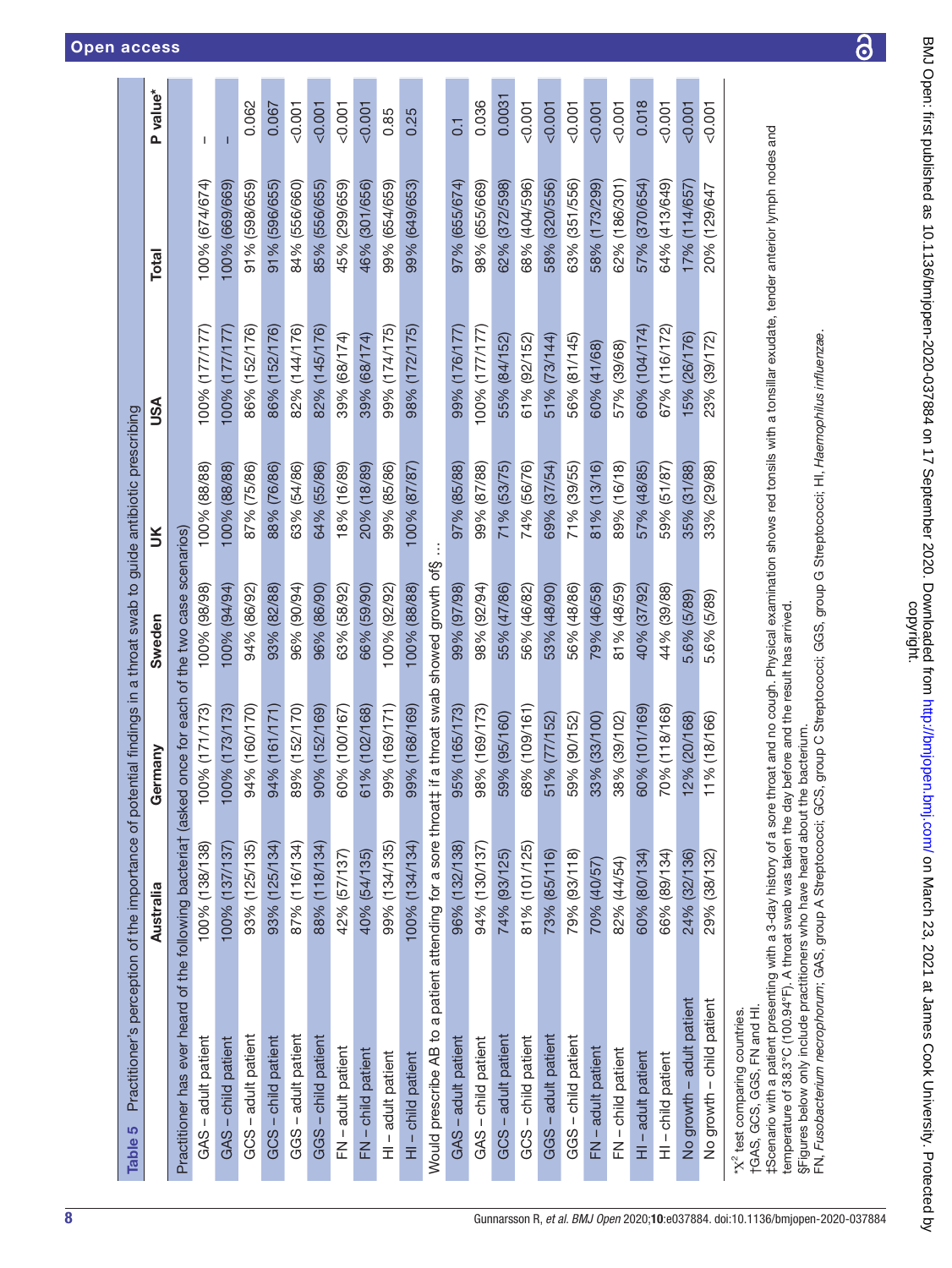#### The perceived importance of blood tests

The German guidelines discussed the potential value of CRP, while other guidelines mostly disregarded the subject of blood tests or briefly stated blood tests were of no value. Hence, the finding that German practitioners put more emphasis on the clinical value of blood tests (OR 7.3) ([table](#page-4-0) 3) is not surprising.

The finding that increasing age of the practitioner is associated with relying more on blood tests and that being senior (specialists in general practice/family medicine) is associated with relying less on blood tests may at first seem contradictory. However, it could be explained that older practitioners rely more on blood tests because that was more common in the past. During registrar/resident training, medical practitioners are taught to not rely on blood tests for sore throat patients. So, after completing the training and becoming a specialist, they should know blood tests add very little information in patients with a sore throat. There was likely a substantial proportion of practitioners being specialists and still also being quite young.

## Antibiotic prescribing to patients with no growth of potentially pathogenic bacteria

Practitioners in countries with guidelines discouraging the use of throat swabs, such as in Australia and the UK, are more prone to ignore a throat swab showing no growth of any potentially pathogenic bacteria ([table](#page-4-0) 3). Countries with a strong emphasis on the clinical importance of throat swabs, such as Sweden and the USA, are much less prone to prescribe antibiotics if a throat swab shows no pathogens. Practitioners from Germany did not perceive a throat swab as important, but they had a tendency to respect a negative throat swab [\(table](#page-7-0) 5). Hence, the guidelines seem to reflect the practitioner's perceptions.

## **Generalisability**

More than one country represented each of the two major types of guidelines recommending or discouraging the use of throat swabs. The perceived value of taking a throat swab was consistent with the corresponding guideline in each country. The subsequent perceived importance of not prescribing antibiotics in case of a negative throat swab also followed the corresponding guideline although these findings were not statistically significant for Australia. The main finding that guidelines seem to reflect medical practitioners' perception is likely to be generalisable to high-income countries.

Differences in populations propensity to attend healthcare, culture among practitioners as well as organisation of funding for PHC make the consumption of antibiotics significantly different between many high-income countries. The main purpose with this manuscript is to make a brief attempt to quantify these differences and identify some factors related to them using the sore throat as a straight forward example. However, the uncomplicated sore throat is just one of many conditions involved. More importantly, this publication aim to stress the importance of a structured international dialogue to sort out these

differences that are astonishing given that we all have access to the same evidence.

#### **CONCLUSIONS**

Guidelines describing the optimal management of patients with an apparently uncomplicated acute sore throat differ significantly between countries. The guidelines studied are based on the same scientific studies yet being interpreted very differently. It also seems that medical practitioners in different countries have different perceptions on how to best manage these patients reflecting these differences in guidelines. It would be important to try to agree on a best practice for patients at low risk for rheumatic fever attending for an apparently uncomplicated acute sore throat that can be recommended across many high-income countries. This international guideline should address the use of throat swabs as well as defining etiologic agents where it may be relevant to consider antibiotics.

#### Author affiliations

<sup>1</sup>General Practice / Family Medicine, School of Public Health and Community Medicine, Institute of Medicine at University of Gothenburg, Gothenburg, Sweden <sup>2</sup>Research, Development, Education and Innovation, Primary Health Care, Region Västra Götaland, Gothenburg, Sweden

<sup>3</sup> Centre for Antibiotic Resistance Research (CARe), University of Gothenburg, Gothenburg, Sweden

4 Department of Epidemiology and Biostatistics, University of Georgia, Athens, Georgia, USA

5 Faculty of Medicine, Institute for General Practice, Christian-Albrechts-Universität zu Kiel, Kiel, Germany

<sup>6</sup>Cairns Clinical School, James Cook University College of Medicine and Dentistry, Cairns, Queensland, Australia

<sup>7</sup> Centre for Academic Primary Care, NIHR School for Primary Care Research, Population Health Sciences, University of Bristol Medical School, Bristol, UK <sup>8</sup> Centre for Academic Primary Care, University of Bristol, Bristol, UK

9 Linköpings universitet Institutionen för medicin och hälsa, Linkoping, Sweden <sup>10</sup>Futurum Academy of Health and Care, Jonkoping, Sweden

Contributors RG was responsible for conception of the idea. The overall design of the study was made by RG, NM and LR with assistance from SM and P-DS. All authors were involved in the process of acquiring ethics approval and data collection. Statistical analysis was made by RG. RG was the lead in interpretation of results and writing of manuscript, but all authors participated actively in this. All authors approved the final version of the manuscript.

Funding Funding for this project came from the Local Research and Development Council, Södra Älvsborg, Sweden (reference number VGFOUSA-772171 and VGFOUSA-804631).

Competing interests None declared.

Patient and public involvement Patients and/or the public were not involved in the design, or conduct, or reporting, or dissemination plans of this research.

Patient consent for publication Not required.

Ethics approval This prospective cross-sectional study was approved by the ethics committee in Australia (the Human Research Ethics Committee at James Cook University reg number H6993), Germany (Ethik-Komission der Medizinischen Fakultät der Christian-Albrechts-Universität zu Kiel reg number D 576/17), Sweden (the regional ethical review board in Gothenburg reg number 401–18), UK (Health Science Faculty Research Ethics Committee, reg number 58742) and the USA (University of Georgia Institutional Review Board).

Provenance and peer review Not commissioned; externally peer reviewed.

Data availability statement Data are available in a public, open access repository. The raw data file is accessible at <https://doi.org/10.5878/45kw-6408> (information is first presented in Swedish but there is a link to get the presentation in English).